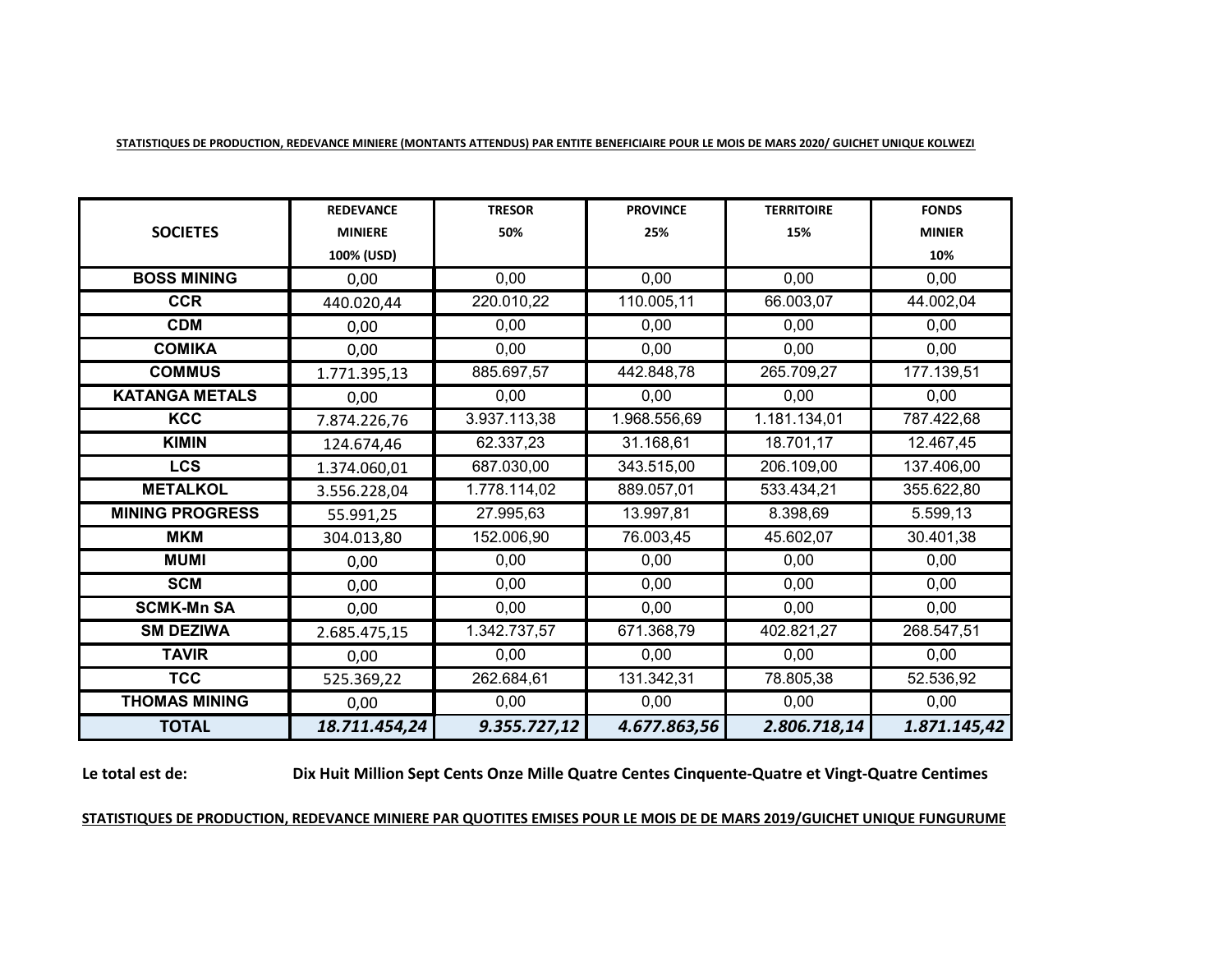| <b>SOCIETE</b> | <b>REDEVANCE</b> | <b>TRESOR</b> | <b>PROVINCE</b> | <b>TERRITOIRE</b> | <b>FONDS</b>  |  |
|----------------|------------------|---------------|-----------------|-------------------|---------------|--|
|                | <b>MINIERE</b>   | 50%           | 25%             | 15%               | <b>MINIER</b> |  |
|                | 100% (USD)       |               |                 |                   | 10%           |  |
| <b>TFM</b>     | 4.854.697,75     | 2.427.348,88  | 1.213.674,44    | 728.204,66        | 485.469,78    |  |

**Le total est de: Quatre Million Huit Cents Cinqente-Quatre Mille Six Cents Nonante-Sept et Septente-Cinq Centimes**

### **TOTAL GENERAL PAR QUOTITE POUR LE MOIS DE MARS 2020 / GUICHET UNIQUE KOLWEZI ET FUNGURUME**

| <b>REDEVANCE</b> | <b>TRESOR</b> | <b>PROVINCE</b> | <b>TERRITOIRE</b> | <b>FONDS</b>  |
|------------------|---------------|-----------------|-------------------|---------------|
| <b>MINIERE</b>   | 50%           | 25%             | 15%               | <b>MINIER</b> |
| 100% (USD)       |               |                 |                   | 10%           |
| 23.566.152,00    | 11.783.076,00 | 5.891.538,00    | 3.534.922,80      | 2.356.615,20  |

#### **Le ToTal est de : Vingt-Trois Million Cinq Cents Soixante-Six Mille Cent Cinquente-Deux**

## **LEGENDE :**

- 1. Carbonate de Co (Carb Co);
- 2. Cathode de Cuivre (Cath Cu)
- 3. Concentré de Manganèse (Conc Mn)
- 4. Concentré de Cobalt (Conc Co)
- 5. Concentré de Cuivre (Conc Cu)
- 6. Concentré Cupro-Cobaltifère (Conc Cu Co)
- 7. Cuivre Blister (Cu-Blst)
- 8. Hydroxyde de Cobalt (Hyd Co)
- 9. Matte de Cuivre (Matt Cu)
- 10. Minerai de Cuivre (Min Cu)
- 11. Minerai de Cobalt (Min Co)
- 12. Scraps de Cuivre (Scraps Cu)